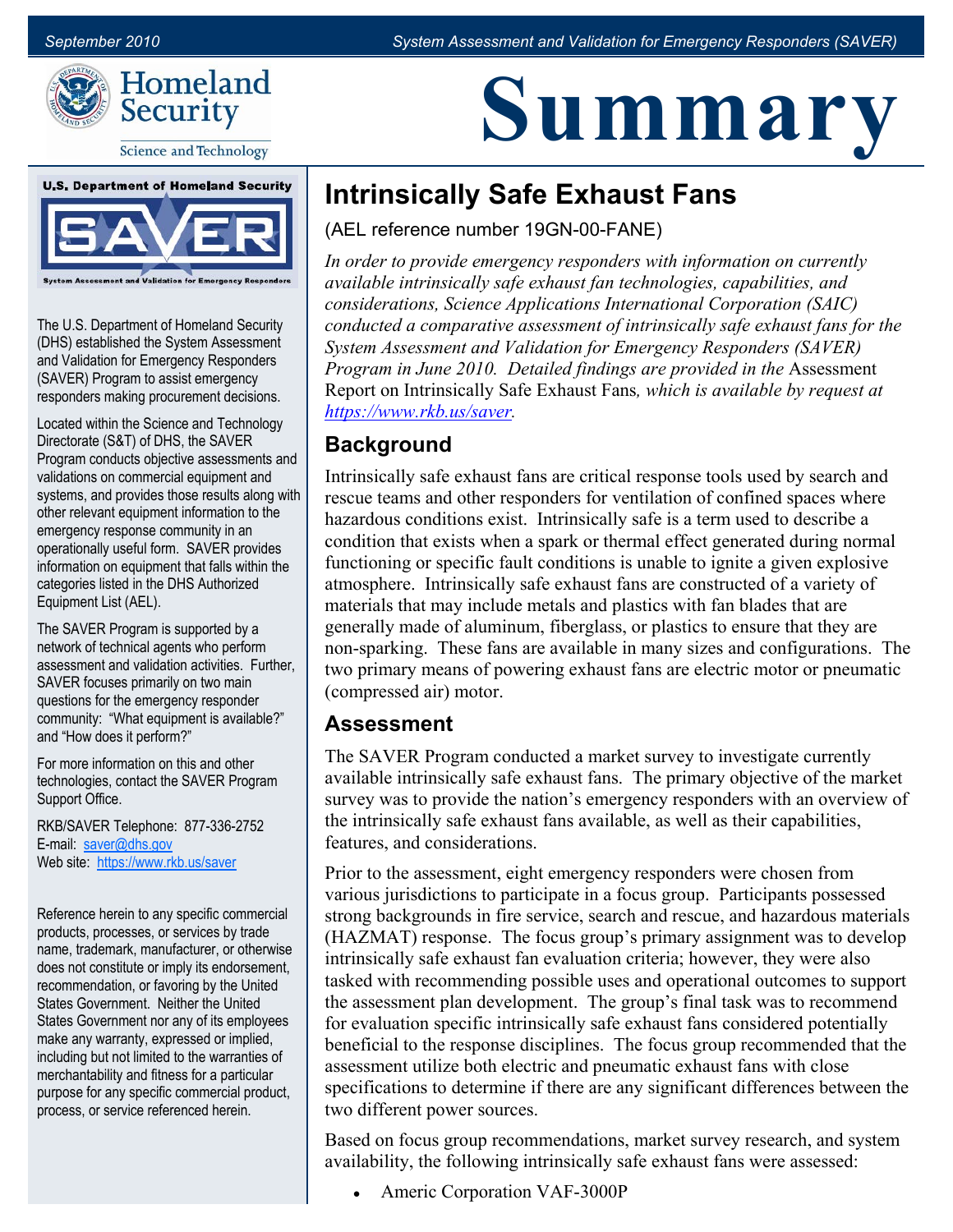- Air Systems International, Inc. SVB-E8EXP
- Euramco Safety AFi75XX
- Unifire, Inc. UF-9515-01EX.

Eight responders served as evaluators for this assessment. Each evaluator had at least 7 years of combined experience in emergency response disciplines including firefighting, HAZMAT, emergency medical response, and/or search and rescue.

Evaluators were tasked to conduct search and rescue operations at a simulated grain silo collapse, a sewer system ventilation, an auditorium ventilation, and a building collapse. The assessment environment and activities performed were replicable should there be a future need to repeat an identical or similar assessment.

#### **Assessment Results**

Evaluators rated the intrinsically safe exhaust fans based on the evaluation criteria established by the intrinsically safe exhaust fans focus group. Each criterion was assigned to one of the five SAVER categories, and then assigned a weight for its level of importance. Once the criteria were weighted, the five SAVER Program categories were assigned a percentage value to represent the level of each category's importance relative to the other categories.

Table 1 displays the composite assessment scores as well as the category scores for each product. Higher scores indicate a higher rating by evaluators. For product specifications, see table 2. To view how each

#### **SAVER Program Category Definitions**

 **Affordability:** This category groups criteria related to life-cycle costs of a piece of equipment or system.

 **Capability:** This category groups criteria related to the power, capacity, or features available for a piece of equipment or system to perform or assist the responder in performing one or more responder-relevant tasks.

 **Deployability:** This category groups criteria related to the movement, installation, or implementation of a piece of equipment or system by responders at the site of its intended use.

 **Maintainability:** This category groups criteria related to the maintenance and restoration of a piece of equipment or system to operational conditions by responders.

Usability: This category groups criteria related to the quality of the responders' experience with the operational employment of a piece of equipment or system. This includes the relative ease of use, efficiency, and overall satisfaction of the responders with the equipment or system.

intrinsically safe exhaust fan scored against the evaluation criteria assigned to the SAVER Program categories, see table 3.

The following paragraphs provide a brief summary of evaluator comments and feedback on each intrinsically safe exhaust fan used during the assessment. The systems are listed from highest to lowest composite score. The complete assessment report includes a

| <b>Product</b>                                  | <b>Composite</b><br><b>Score</b> | <b>Affordability</b><br>(10% Weighting) | <b>Capability</b><br>(30% Weighting) | <b>Deployability</b><br>(25% Weighting) | <b>Maintainability</b><br>(5% Weighting) | <b>Usability</b><br>(30% Weighting) |
|-------------------------------------------------|----------------------------------|-----------------------------------------|--------------------------------------|-----------------------------------------|------------------------------------------|-------------------------------------|
| Americ Corporation<br><b>VAF-3000P</b>          | 80                               | 64                                      | 87                                   | 78                                      | 81                                       | 80                                  |
|                                                 |                                  |                                         |                                      |                                         |                                          |                                     |
| Air Systems<br>International, Inc.<br>SVB-E8EXP | 76                               | 61                                      | 79                                   | 67                                      | 67                                       | 85                                  |
|                                                 |                                  |                                         |                                      |                                         |                                          |                                     |
| Euramco Safety<br>AFi75XX                       | 73                               | 54                                      | 71                                   | 76                                      | 73                                       | 81                                  |
|                                                 |                                  |                                         |                                      |                                         |                                          |                                     |
| Unifire, Inc.<br>UF-9515-01EX                   | 71                               | 50                                      | 77                                   | 57                                      | 80                                       | 82                                  |

#### **Table 1. Intrinsically Safe Exhaust Fan Assessment Results1**

Note:

Scores contained in the assessment report may be displayed differently. For the purposes of the SAVER Summary, all SAVER category scores are normalized using a 100-point scale and rounded to the nearest whole number. 1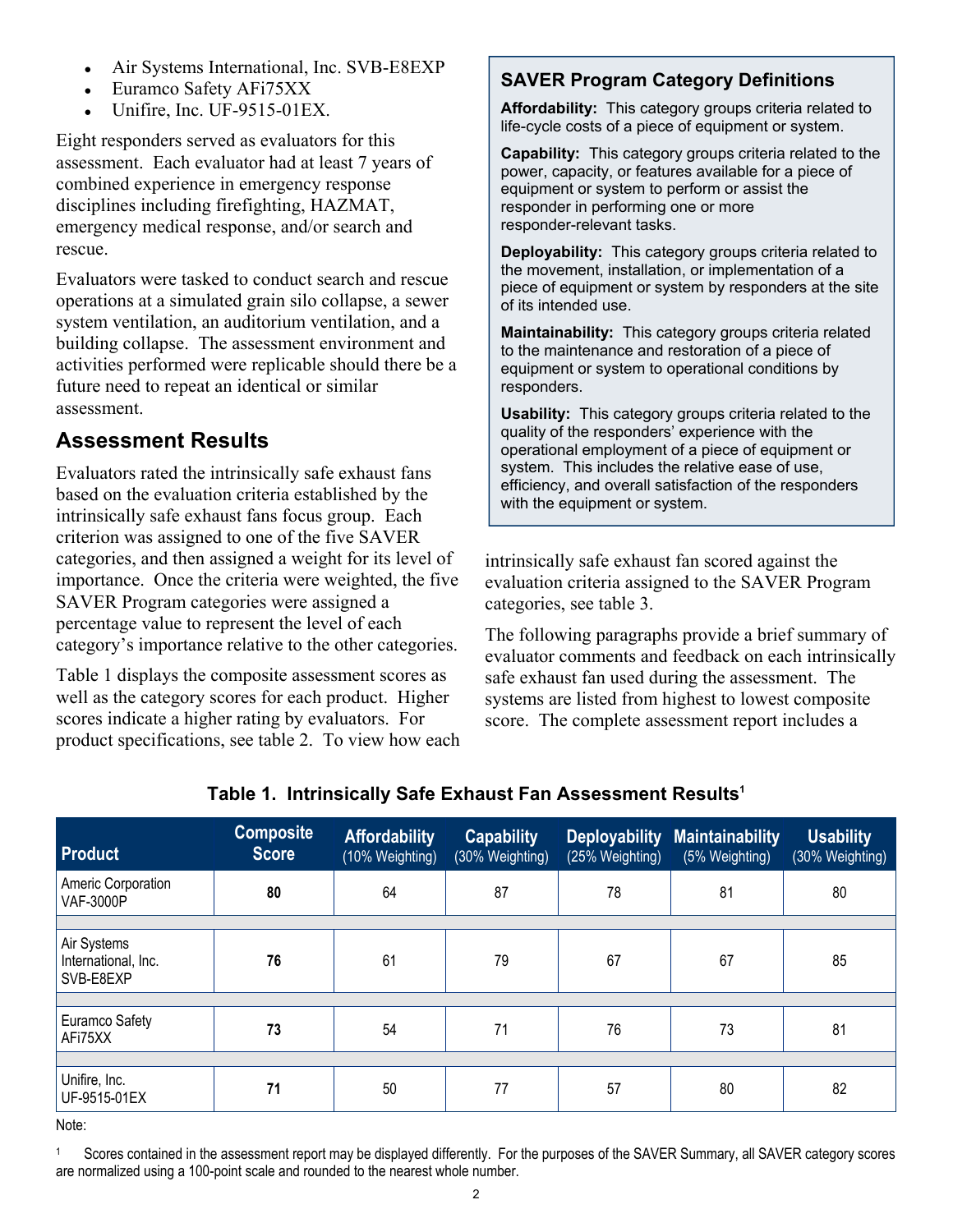breakdown of evaluator comments by SAVER categories.

# *Americ Corporation VAF-3000P*

The Americ Corporation VAF-3000P received the highest composite score. The pneumatic fan has a free airflow rate of 2,063 cubic feet per minute (cfm) and an adequate amount of airflow to ventilate a confined space, but it does not adequately ventilate larger areas. The VAF-3000P is easy to operate, the housing and fan blade appear durable and well-constructed, and the fan is lightweight and easy to transport. The 12-inch air duct size is appropriate to conduct confined space operations, though the airflow is restricted by the design of the duct. The fan performs well during positive and negative pressure applications, but when using the duct during negative pressure ventilation operations, the duct collapses and restricts the airflow. The National Electric Code (NEC) hazardous location information is clearly visible and is solidly affixed to the fan housing. The directional arrow for airflow is clearly visible and molded into the housing. The fan offers good value for the price and a 1-year limited warranty, the details of which are clearly outlined in the user's manual. The user's manual also provides good part and repair information.

|                                           | <b>Pros</b>                           | Compact size<br>Good weight<br>Portability<br>Durable housing and fan blade<br>Easy to operate<br>Metal placards on housing<br>Easy to maintain<br>Low noise level<br>Understandable user's manual<br>Good parts and repair information<br>Reasonable cost, value of system<br>Molded airflow directional arrow |  |
|-------------------------------------------|---------------------------------------|-----------------------------------------------------------------------------------------------------------------------------------------------------------------------------------------------------------------------------------------------------------------------------------------------------------------|--|
|                                           | Cons                                  | Large air compressor required<br>(100 psi @ 38 cfm)<br>External lubricator and moisture<br>separator required<br>Location and design of grounding<br>strap<br>No continuous lip on the flange<br>Difficult to tighten plastic buckles<br>on duct<br>Collapse of duct under negative<br>pressure                 |  |
| Americ<br>Corporation<br><b>VAF-3000P</b> | <b>Composite Assessment Score: 80</b> |                                                                                                                                                                                                                                                                                                                 |  |

The noise level of the VAF-3000P is low, though noise from the required air compressor could interfere with communication during operations. The fan requires an air compressor large enough to maintain a constant pressure of 100 pounds per square inch (psi). Manipulating the duct tensioning device and connecting the grounding strap to the fan is slightly difficult to perform while wearing gloves. In addition, the ducts are easy to position, but do not remain attached to the collar or flange of the fan. The in-line lubricators and moisture separators must be installed prior to operating the fan, and neither are included with the fan. The ducts have an accordion design that collapses easily for storage, but may be difficult to transport without a carrying case; a case can be purchased at an additional cost.

# *Air Systems International, Inc. SVB-E8EXP*

 confined spaces with a free airflow rate of 1,570 cfm. The fan is very stable and quiet, and the overall The Air Systems International, Inc. SVB-E8EXP received the second highest composite score. The electric fan is designed to adequately ventilate construction of the fan appears durable and able to withstand harsh environmental conditions. In addition, the fan performs well during positive pressure ventilation, but the duct collapses during negative pressure ventilating. The fan operates from a 115-volt (V) power source and does not include a plug. It does feature an explosion-proof switch and

|                                                        | <b>Pros</b> | Low noise level<br>On/Off switch<br>Sturdy, well-built construction<br>Metal placard on housing<br>How-to-use chart on housing<br>Available in package/kit<br>Very stable during operation<br>Powerful motor                                                                                                                  |
|--------------------------------------------------------|-------------|-------------------------------------------------------------------------------------------------------------------------------------------------------------------------------------------------------------------------------------------------------------------------------------------------------------------------------|
|                                                        |             |                                                                                                                                                                                                                                                                                                                               |
|                                                        | Cons        | Two-person carry required<br>Added weight due to large motor<br>Tools required to attach ground<br>cable<br>Limited versatility due to<br>90-degree intake/exhaust angle<br>No lip on intake flange to secure<br>duct<br>Exhaust shroud too short<br>Buckle fasteners on duct<br>Collapse of duct during negative<br>pressure |
| <b>Air Systems</b><br>International, Inc.<br>SVB-E8EXP |             | <b>Composite Assessment Score: 76</b>                                                                                                                                                                                                                                                                                         |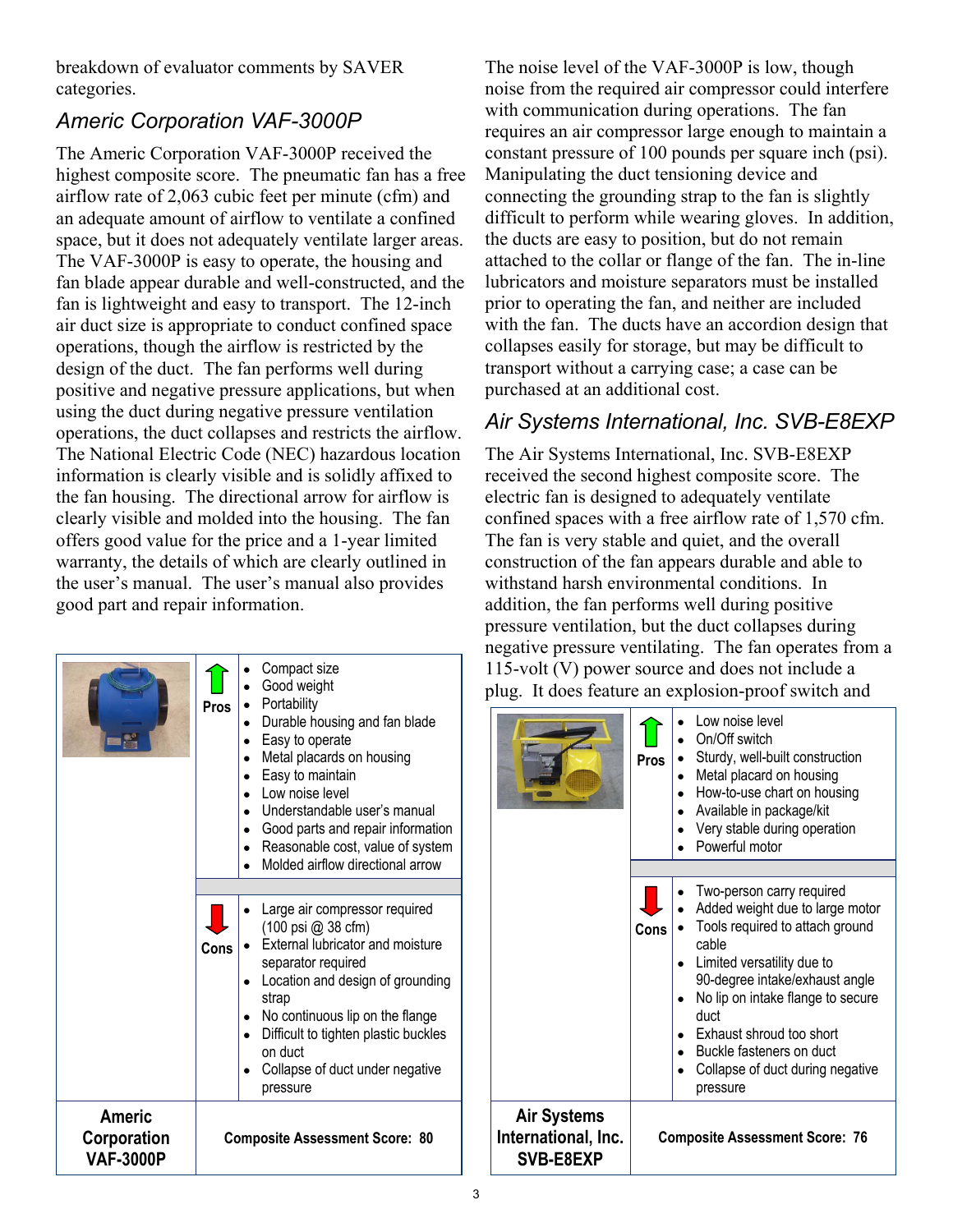can be directly wired to a power source. The control switch is easy to operate, but is not clearly labeled. NEC hazardous location information is clearly visible and is attached using durable adhesive material. Labels detailing operational and performance specifications are affixed to the housing. The fan can be purchased as part of a kit, and information regarding the 1-year warranty is provided in the user's manual.

For larger spaces, the fan does not provide sufficient ventilation. The fan is easy to operate while wearing gloves; however, gripping and adjusting the tensioning devices on the ducts and attaching the ducts to the fan causes minor difficulties. The intake flange is long enough and has a ridge to help secure the duct, but the exhaust flange is slightly shorter and flat, which allowed the duct to slip at times during the assessment. The buckles that secure the ducts do not appear to be able to withstand prolonged use. The weight distribution is not balanced when one person carries the fan; therefore, a two-person carry is preferred.

### *Euramco Safety AFi75XX*

The Euramco Safety AFi75XX received the third highest composite score. The pneumatic fan provides 2,042 cfm of free airflow, which is sufficient for confined space operations. The fan can be used for positive and negative pressure ventilation operations, though the airflow is restricted when the duct collapses during negative ventilation. The fan can be easily operated while wearing gloves. The control knob is easy to locate, grip, and operate, but adjustments to the lubricator, oil adjustment knob, and air drain cockpit valve can be difficult. The labels are easy to identify, read, and understand, and include a directional airflow indicator. They are affixed with adhesives but the adhesive may fail with normal exposure to the elements, leaving no directional airflow indicator or specifications. The accordion design of the duct collapses easily for storage and transport.

The duct design reduces the amount of airflow, which is most likely due to the ridges or baffles in the duct that create friction. The NEC hazardous location information is not clearly visible or understandable. The durable plastic housing should withstand long-term use, though the in-line components are mounted in a way that may subject them to damage. The AFi75XX requires an air compressor that can sustain a rate of 40 cfm, which is not normally

|                                  | Pros                                  | Good size and weight<br>Supplied with lubricator and<br>moisture separator<br>Open-shut valve easy to operate<br>$\bullet$<br>Heavy-duty ground wire connector<br>Durable housing<br>Continuous lip on duct flange<br>Duct tightening device<br>Airflow indicator label                                                                                                                                                                   |  |
|----------------------------------|---------------------------------------|-------------------------------------------------------------------------------------------------------------------------------------------------------------------------------------------------------------------------------------------------------------------------------------------------------------------------------------------------------------------------------------------------------------------------------------------|--|
|                                  | Cons                                  | Large air compressor required<br>(80 psi @ 40 cfm)<br>Awkward to carry<br>Lubricator and moisture separator<br>not protected<br>Possible cross-threading of plastic<br>threads on moisture separator<br>Exhaust muffler orientation<br>Duct flange too narrow<br>High noise level during operation<br>Collapse of duct under negative<br>pressure<br>Adhesive labels peeling from<br>housing<br>Manuals unorganized, not<br>user-friendly |  |
| <b>Euramco Safety</b><br>AFi75XX | <b>Composite Assessment Score: 73</b> |                                                                                                                                                                                                                                                                                                                                                                                                                                           |  |

available in many jurisdictions. In addition, in-line lubricators and moisture separators must be installed prior to operating the fan; these components are included with the fan. Attaching the duct to the fan and tightening the tensioning devices causes minor difficulty. Although the flange of the duct has a continuous ridge to secure the duct, the flange is short and should be extended to allow more room to mount the duct. The noise level of the fan slightly hinders the ability to communicate; the air compressor required to power the fan produces enough noise to hinder communication. A longer air line would help to reduce noise levels. The fan is lightweight but unbalanced, and it can only be carried from one side due to the protruding components. One responder can carry the AFi75XX with little difficulty. The user's manual is vague and lacks organization.

# *Unifire, Inc. UF-9515-01EX*

The Unifire, Inc. UF-9515-01EX received the lowest composite score. The electric fan has a free airflow rating of 3,400 cfm, which is more than adequate to provide ventilation in confined spaces. The airflow is adequate during positive pressure applications, but the adapter collapses during negative pressure tasks. An adhesive label on the fan provides the NEC hazardous location information; hazardous location information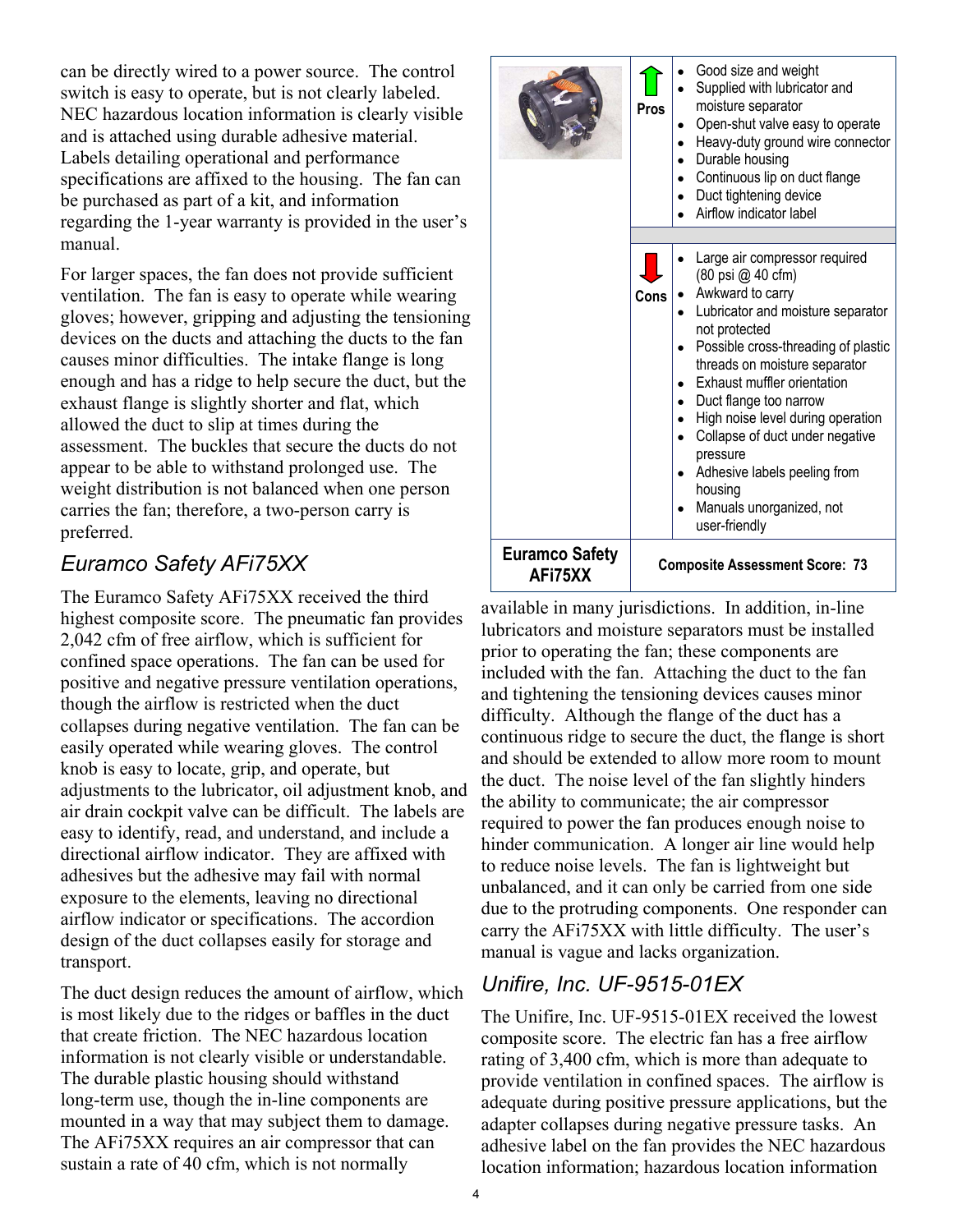|                               | <b>Pros</b>                           | Balanced weight when carried<br>High airflow rate<br>Easy to operate<br>Heavy-duty construction<br>Versatile; can be used for cooling<br>or smoke ejection<br>Stable during operation<br>Continuous lip on duct flange                              |  |
|-------------------------------|---------------------------------------|-----------------------------------------------------------------------------------------------------------------------------------------------------------------------------------------------------------------------------------------------------|--|
|                               | Cons                                  | Two-person carry required<br>Large storage and transport<br>space required<br>Reducer for duct not rigid<br>16-inch duct not suitable for all<br>confined space operations<br>No airflow directional indicator<br>High noise level during operation |  |
| Unifire, Inc.<br>UF-9515-01EX | <b>Composite Assessment Score: 71</b> |                                                                                                                                                                                                                                                     |  |

is also provided in the fan's literature in an easy-to-read format. The fan appears durable and can be used for multiple tasks, including cooling and smoke ejection. The UF-9515-01EX operates from a 115-V power source. The fan is supplied with an explosion proof rated plug, but does not have a switch to power the fan on and off. The retention system can be easily gripped and the tensioning devices can be easily adjusted while wearing gloves. The cost of the UF-9515-01EX is comparable with other assessed fans, as is the 1-year warranty.

The adapter that is included with the fan reduces the duct size from 16 inches to 8 inches. The reducer is composed of a flexible vinyl material and has no rigidity. As a result, it immediately collapses during operation when placed on the intake flange, which completely restricts the airflow. The fan produces noise that can slightly hinder some users' ability to communicate during operations, though all assessment tasks were completed with minimal interference. Due to the shape and weight of the fan, it is difficult for one responder to carry it for more than a short distance. The UF-9515-01EX is well-balanced, but not lightweight. The user's manual lacks a parts list or illustrations but does have sections that describe maintenance and repair procedures.

# **Conclusion**

Evaluators observed advantages and disadvantages of the assessed intrinsically safe exhaust fans. They identified the following considerations to assist other responders in procuring intrinsically safe exhaust fans:

- Evaluators preferred exhaust fans that can be easily carried by one responder. They explained that the fan should be constructed of lightweight materials for easy transport from storage to the incident scene.
- Evaluators expressed a strong preference for exhaust fans that are constructed of durable materials. They stated that the housing should be able to withstand prolonged use and the wear of moving the fan from place to place. Evaluators noted that the blades should also be made of a durable material and be protected with a mesh screen or grate. Evaluators agreed that the quality of the exhaust fan should be relative to the cost of each unit.
- Evaluators favored the operation of the pneumatic exhaust fans due to their genuine intrinsic safety and smooth operation. They stated, however, that the requirement to have a large volume of compressed air available, as well as added maintenance requirements and costs, may influence their decision on which fan to purchase.
- Evaluators placed a high value on exhaust fans with easy-to-operate on and off switches or controls. They commented that some exhaust fans have switches that are affixed to the fan housing or are in line with the electrical cable or air hose.
- Evaluators preferred exhaust fan ducts that are easy to connect, flexible, and durable. They further emphasized the importance of ducts remaining securely connected to the fan during ventilation operations. They added that the ducts should be rigid enough to withstand collapsing during negative pressure ventilation. Evaluators also commented that the tightening and securing device on the duct should be easy to manipulate.
- Evaluators placed a high value on carrying cases for the ducts. They noted that without a form of carrier for the duct, the responder will have difficulty transporting the duct from storage to the incident scene. Evaluators also agreed that the carrying case should be sturdy and durable enough to withstand long-term use.
- Evaluators expressed interest in efficient user manuals and associated literature for exhaust fans. They preferred manuals that are clear, concise, and easy to understand. They noted that information on repair parts, service,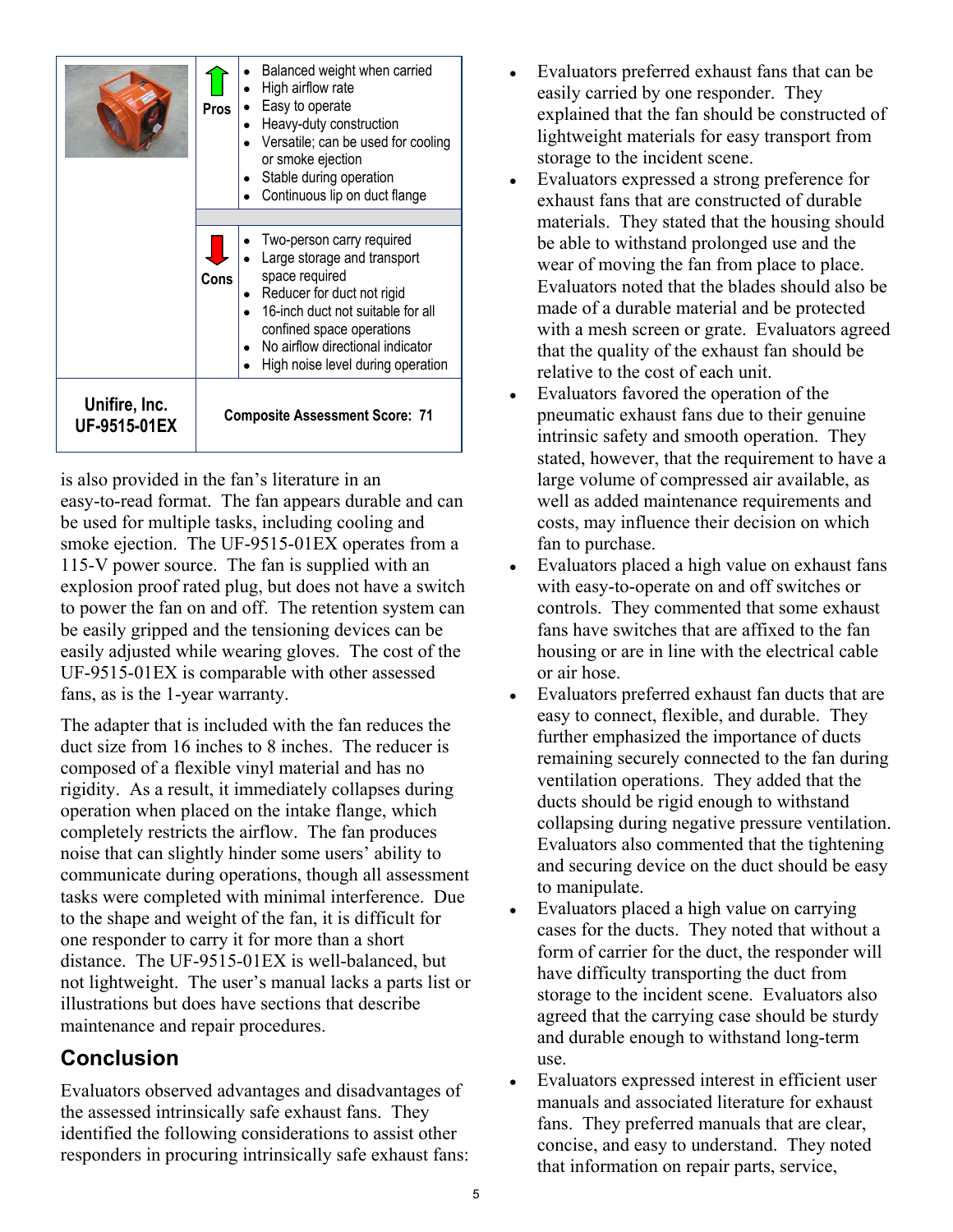maintenance, cleaning instructions, and warranty information is valuable to the user.

All reports in this series, as well as reports on other technologies, are available in the SAVER section of the Responder Knowledge Base (RKB) Web site at https://www.rkb.us/saver.

| <b>Product</b>                                | <b>Specifications</b>                                                                                                                                                                                                                                                                           |
|-----------------------------------------------|-------------------------------------------------------------------------------------------------------------------------------------------------------------------------------------------------------------------------------------------------------------------------------------------------|
| <b>Americ Corporation</b><br><b>VAF-3000P</b> | Pneumatic 1.0 hp motor<br>$\bullet$<br>Free airflow rating: 2,063 cfm<br>$\bullet$<br>Dimensions: 17 in. D x 14 in. W x 21 in. H<br>Weight: 28 lbs<br>Fan size: 12-in. diameter<br>Plastic housing<br>For use in NEC Classes I-III and Groups A-G hazardous locations                           |
| Air Systems International, Inc.<br>SVB-E8EXP  | Electric 0.75 hp motor<br>$\bullet$<br>Free airflow rating: 1,570 cfm<br>Dimensions: 19 in. L x 23 in. W x 20 in. H<br>Weight: 79 lbs<br>$\bullet$<br>Fan size: 8-in. diameter<br>Steel housing<br>For use in NEC Classes I-II and Groups C-G hazardous locations                               |
| Euramco Safety<br>AFi75XX                     | Pneumatic GAST 4AM-NRV-50C Motor<br>$\bullet$<br>Free airflow rating: 2,042 cfm<br>Dimensions: 16 in. D x 17 in. W x 16 in. H<br>Weight: 33 lbs<br>Fan size: 12-in. diameter<br>ABS plastic housing<br>No NEC Class specified by manufacturer; states for use in adverse or explosive locations |
| Unifire, Inc.<br>UF-9515-01EX                 | Electric 0.50 hp motor<br>$\bullet$<br>Free airflow rating: 3,400 cfm<br>Dimensions: 14 in. D x 18 in. W x 18 in. H<br>Weight: 53 lbs<br>$\bullet$<br>Fan size: 16-in. diameter<br>Steel housing<br>For use in NEC Class I and Group D hazardous locations                                      |

#### **Table 2. Intrinsically Safe Exhaust Fan Specifications**

#### Notes:

| <b>ABS</b> |     | acrylonitrile butadiene styrene |
|------------|-----|---------------------------------|
| cfm        |     | cubic feet per minute           |
| D          |     | depth                           |
| Н          | =   | height                          |
| hp         | $=$ | horsepower                      |
| in.        | $=$ | inch/inches                     |
|            |     | length                          |
| Ibs        | $=$ | pounds                          |
| <b>NEC</b> | Ξ   | <b>National Electric Code</b>   |
| W          |     | width                           |